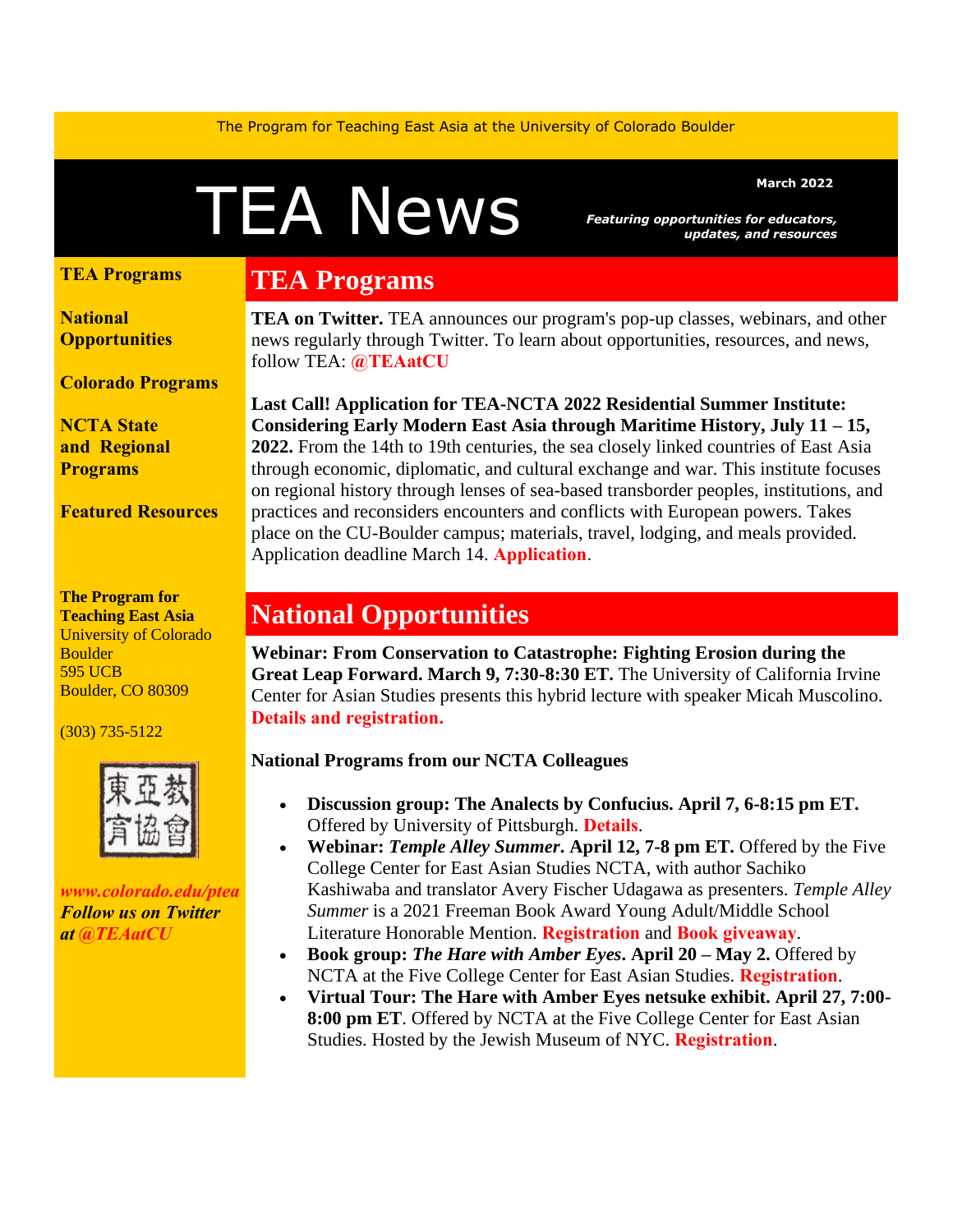#### **Previously Mentioned National Opportunities**

**Virtual Kyoto Garden Tour** and **Virtual Sencha (green tea) Tasting:** monthly virtual tours through April, offered by NCTA at the Five College Center for East Asian Studies. Check **[details](https://www.fivecolleges.edu/fcceas)** for next dates.

**The 2022 National Chinese Speech Contest (NCSC)** is now accepting online applications from students. The Contest is organized by AAICE (American Academy of International Culture and Education), and collaborated by CLTA (The Chinese Language Teachers Association). The deadline for applying online is February 28th, followed by the final competition on April 9th and 10th. **[Details](https://www.aaiceusa.com/2022ncsc)**.

**Annual National Chinese Language Conference. April 22 – 24.** This year's conference will be a virtual, three-day interactive event that takes an in-depth view of the Chinese language and culture field and envisions its future. **[Registration](https://hopin.com/events/nclc2022/registration)**.

#### **Elgin Heinz Outstanding Teacher Award Competition Deadline Extended.**

Administered by EngageAsia and open to current full-time K-12 classroom teachers, this award is offered in two categories, Humanities and Japanese Language, and honors top teachers who have dedicated their careers to furthering mutual understanding between Americans and Japanese. The application deadline for the 2021 award in the Humanities category has been extended to April 15, 2022. **[Details](https://www.elginheinzaward.org/)  [and application](https://www.elginheinzaward.org/)**.

## **Colorado Programs**

**Colorado Dragon Boat Film Festival. March 3 – 6.** Featuring films, community conversations, and special events that highlight the power of filmmaking within Asian communities. Denver Sie FilmCenter. **[Details and passes.](https://coloradodragonboatfilmfestival.eventive.org/welcome)**

**'Mottainai' McNichols Cultural Runway Series Fashion Show and Wabi Sabi Vendor Market.** March 12, 7:00-11:00 PM. Local designers highlight clothing, kimono, and headdress designs that exemplify "mottainai," the Japanese concept of respecting resources. Taiko music, food, and marketplace featuring local artists and makers. McNichols Civic Center Building, Denver. **[Details and tickets.](https://www.axs.com/events/425256/arts-venues-cultural-fashion-runway-series-mottainai-tickets?skin=mcnichols&mc_cid=f1b7c17f98&mc_eid=042c94885b)** 

**Made in Fukushima: The Woodblock Prints of Saito Kiyoshi. March 28, 6:00 pm.** Dr. Rhiannon Paget, curator of Asian Art at the John & Mable Ringling Museum of Art, will share seminal works of modern woodblock print artist, Saito Kiyoshi (1907-1997). Arvada Center for the Arts. **[Details and tickets.](https://www.jascolorado.org/event-calendar#!event/2022/3/28/made-in-fukushima-the-woodblock-prints-of-saito-kiyoshi)**

**Washi Transformed: New Expressions in Japanese Paper. January 29 – May 15.** Exhibition of nine contemporary Japanese artists and their unexpected creations using traditional Japanese paper. Longmont Museum. **[Details and tickets.](https://www.longmontcolorado.gov/departments/departments-e-m/museum/exhibitions/washi-transformed)**